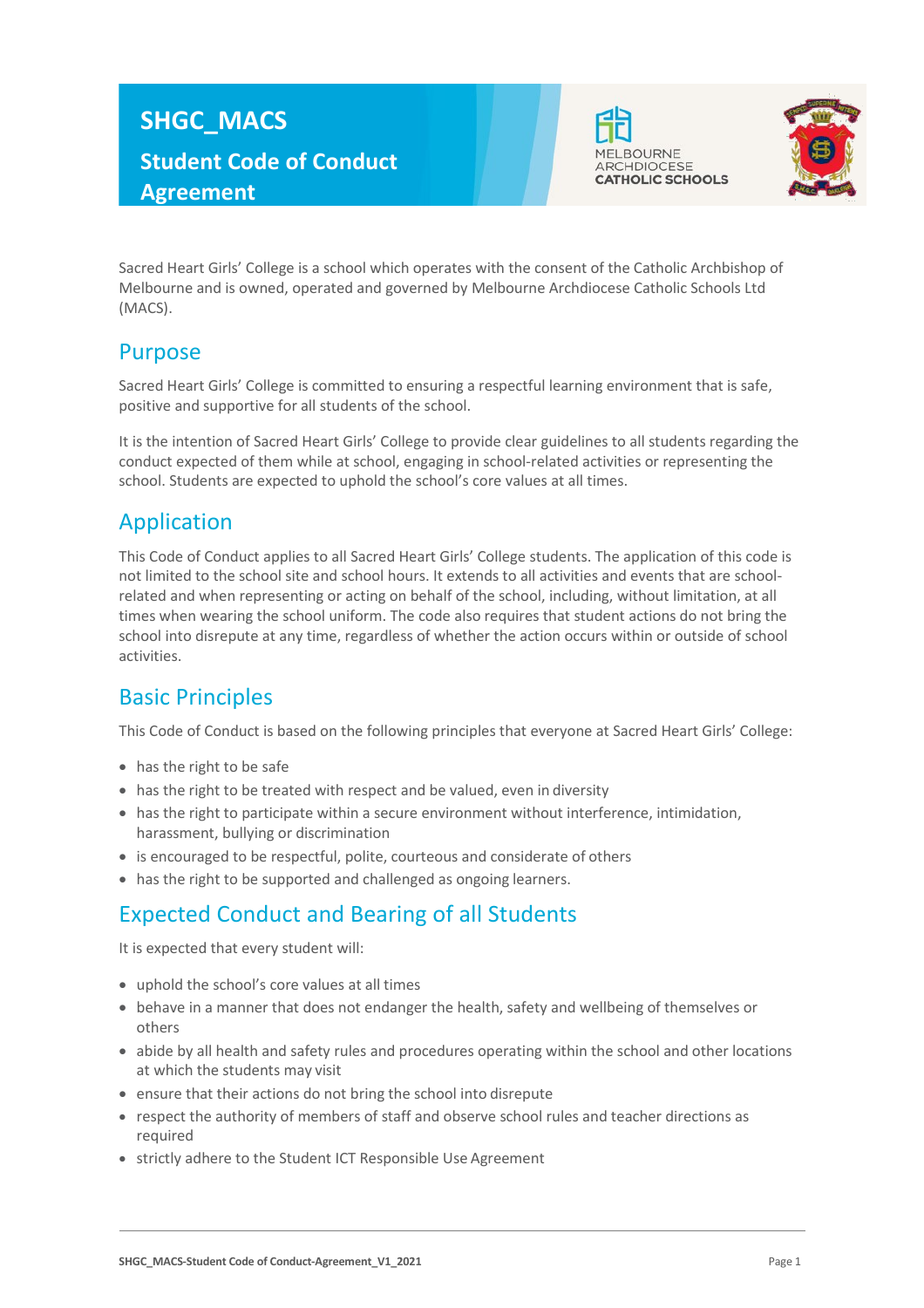- be respectful and supportive of the school's beliefs and values
- behave with courtesy and consideration for others
- refrain from all forms of bullying, harassment, racial vilification and discrimination of any nature
- report any behaviour of other students that is harmful to other students, or to the teachers or school
- support other students, or seek help for other students who need assistance or are in a vulnerable situation
- refrain from behaviour which would interrupt the work of any class or hinder the learning opportunities of other students
- respect school property and the property of staff, contractors, visitors and other students
- be punctual and attend all classes
- remain in the school grounds during the school day unless otherwise approved by the principal
- complete work set by teachers promptly and to the best of their ability and to take full advantage of the educational opportunities offered at the school
- dress neatly and with due regard for health, hygiene and safety in accordance with the school's uniform requirements.

### Unacceptable Conduct

Unacceptable conduct includes, but is not limited to:

- touching, handling, pushing or otherwise physically or sexually engaging with students or others in a manner which is not appropriate and may endanger the health, safety and wellbeing of that person
- any form of physical or verbal violence (including fighting, assault or threats of violence, bullying, name calling, racial discrimination or discrimination on grounds of disability, appearance or religion)
- any form of cyber bullying or cyber abuse
- theft or misuse of property belonging to other students or the school
- sending inappropriate, offensive or explicit text messages, photos or videos
- language or conduct which is likely to offend, harass, bully or unfairly discriminate against any student, teacher, contractor or visitor
- the use of inappropriate or profane words or gestures and images
- unacceptable class attendance levels
- being uncooperative with teachers during class or school activities and generally disrupting planned activities.

### Supporting Positive Behaviour

The school's Behaviour Management Policy is based on a model of Positive Behaviour Support. This is a model that acknowledges the positive behaviour of the majority of students, and puts strategies into place to model and specifically teach expected behaviours. It targets focused support, including staged sanctions, for the minority of students that do not embrace positive behaviour.

### Breach of the Student Code of Conduct

Students who breach this code of conduct may be sanctioned by the class teacher or school principal as deemed appropriate given the nature of breach and the age of the student.

In cases of serious and/or persistent breaches of the student code of conduct, the Sacred Heart Girls' College Student Behaviour Policy outlines the consequences for student misbehaviour and the management of suspension and expulsion if matters come to those extremes.

In accordance with applicable legislation and the school's Child Safety Policy, the police and/or 'Families and Children's Services' within the Department of Families, Fairness and Housing (DFFH) will be informed of any unlawful breaches of this code.